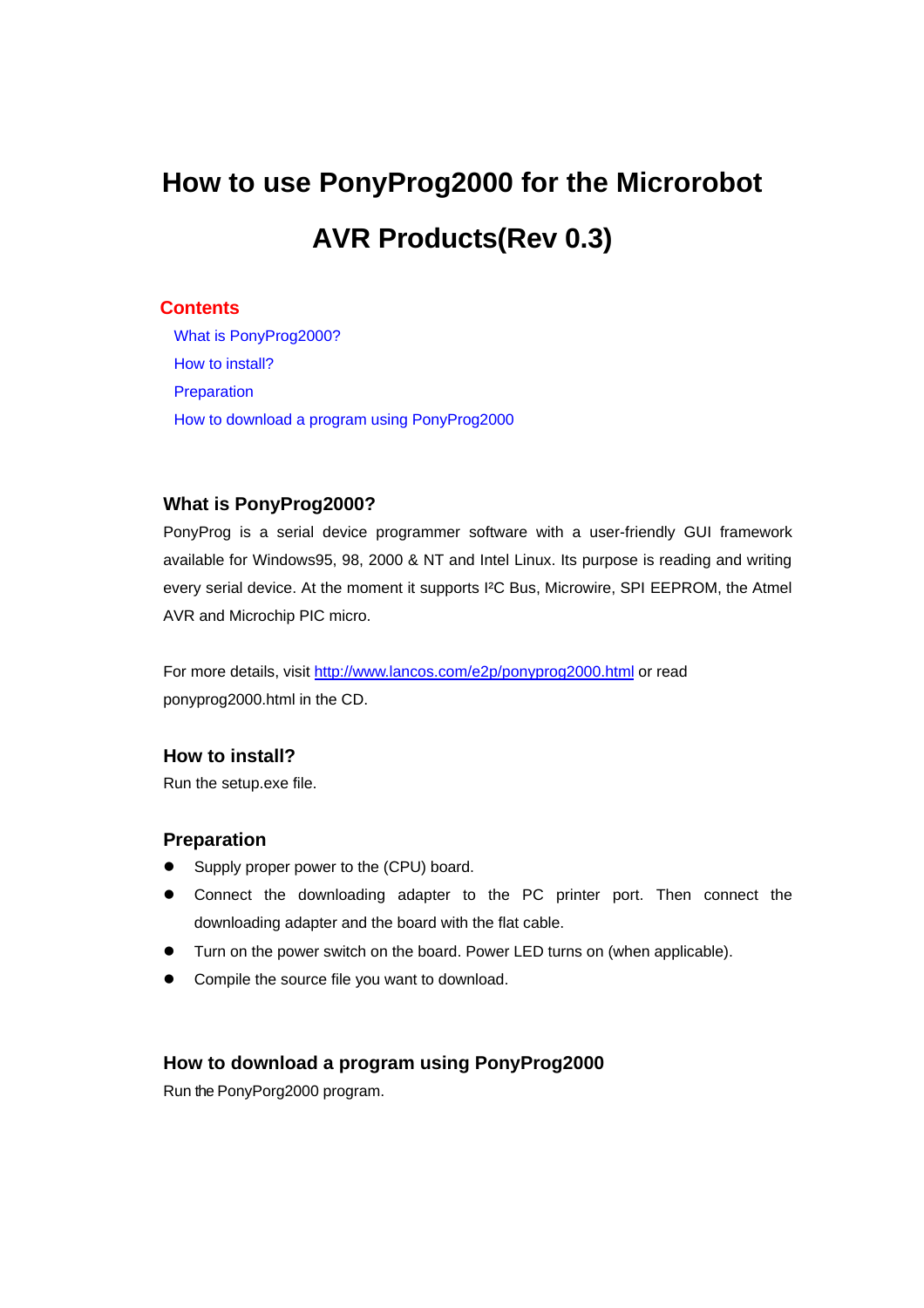

**Fig 1.0**

Click on OK. The following window appears.



**Fig 1.1**

Click on OK. Select 'Setup  $\rightarrow$  Calibration'.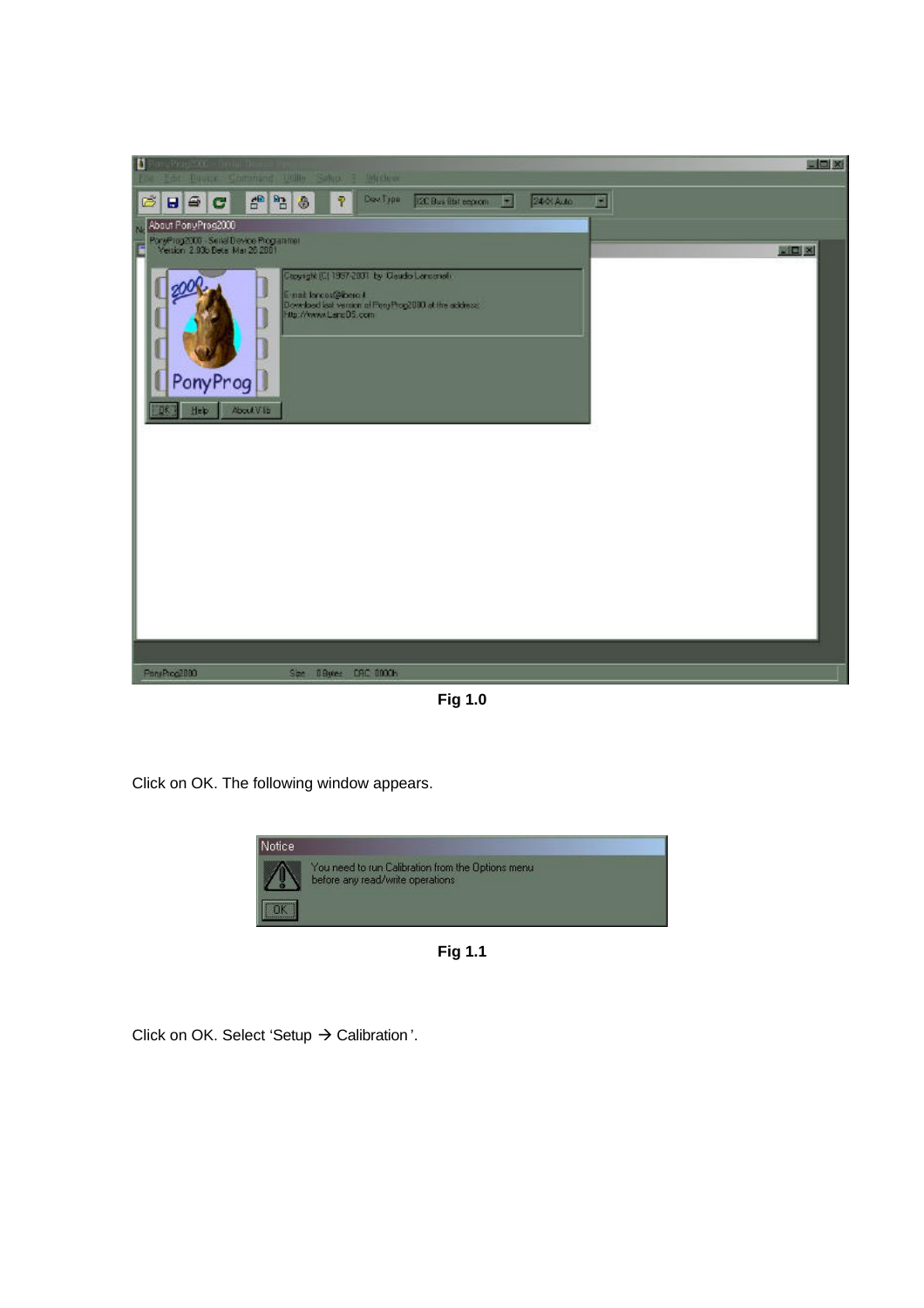

**Fig 1.2**

Click on Yes button. The following window appears.



**Fig 1.3**

Click on OK.

Select 'Setup → interface Setup' and set up as shown below (Parallel, Avr ISP I/O, LPT1) and click on Probe. 'Test Ok' message appears. Click on OK. Click on OK.

| <b>Interface board Setup</b>         |                           |
|--------------------------------------|---------------------------|
| 1/0 port setup                       |                           |
| C Serial                             | Parallel<br>G.            |
| SI Prog API $\rightarrow$            | Avr ISP I/O $\rightarrow$ |
| O.<br>$CM1 - C$ COM3                 | C LPT1 C LPT3             |
| $C$ COM2 $C$ COM4                    | $C$ LPT2                  |
| Select Polarity of the Control lines |                           |
| $\Box$ Invert D-IN<br>Invert Reset   |                           |
| Invert SCKL ■ Invert D-0UT           |                           |
| Cancel<br>QK<br>Probe                |                           |

**Fig 1.4**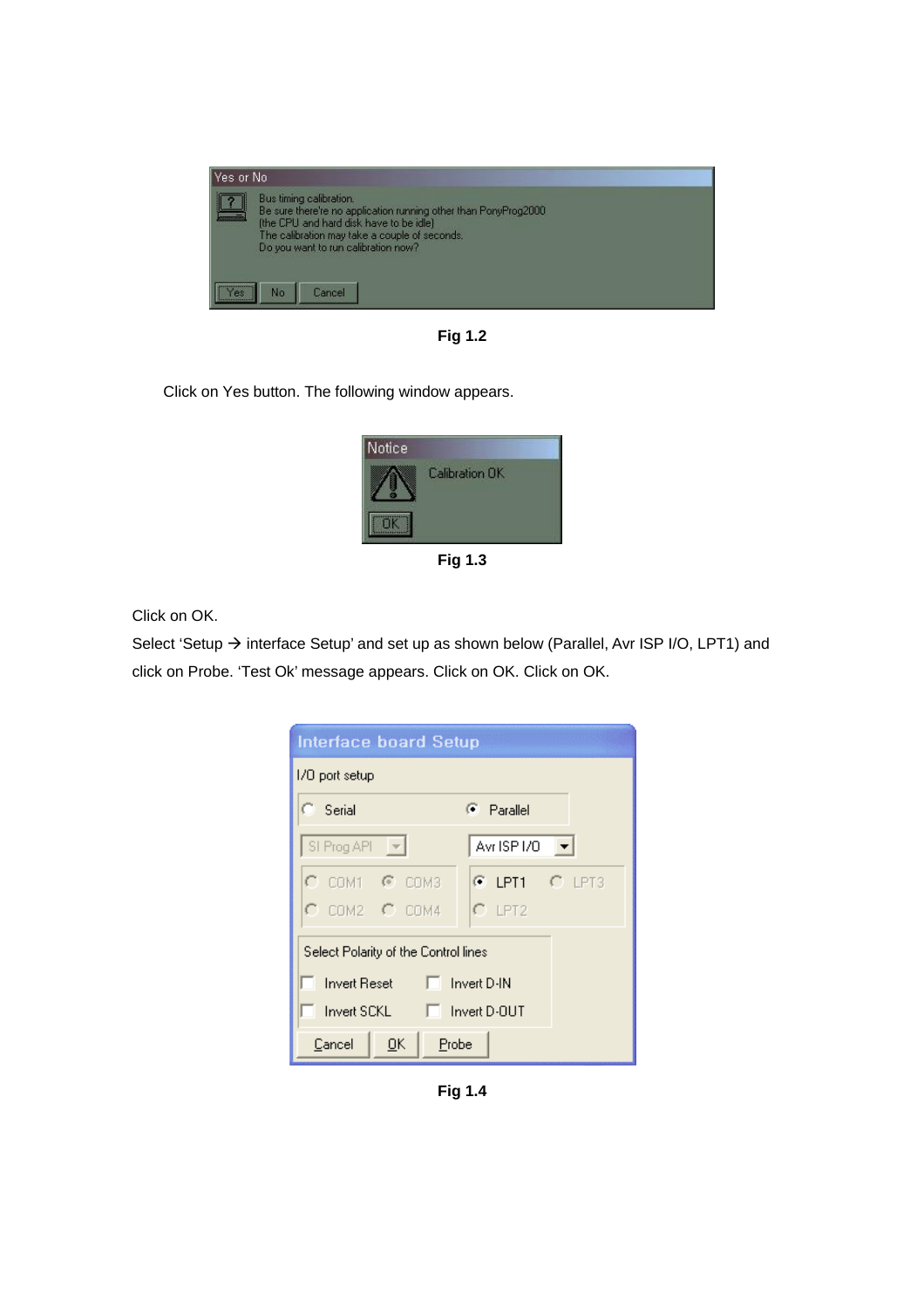



Select the device you want. ('Device  $\rightarrow$  AVR micro  $\rightarrow$  XXX', XXX is the device you want) Select 'Command  $\rightarrow$  Program Options' and check as shown below. (Reload Files, Erase, Write Program memory) Click on OK.



**Fig 1.5**

Some devices require 'Flash Fuse Bits Setting' for the desired clock source setting. For example, CKSEL3..0 bits of the ATmega8535 and Atmega8515 devices need to be set 1 to select the External Crystal clock source mode. Refer to 'Clock Options' of the device sheet for the detailed bit setting.

If you need to set the bits, select 'Command  $\rightarrow$  Security and Configuration Bits...'. Click on Read button, uncheck the CKSEL3..0 bits and then click on Write button. Fig 1.6 shows a 'Security and Configuration Bits' dialog box as an example.